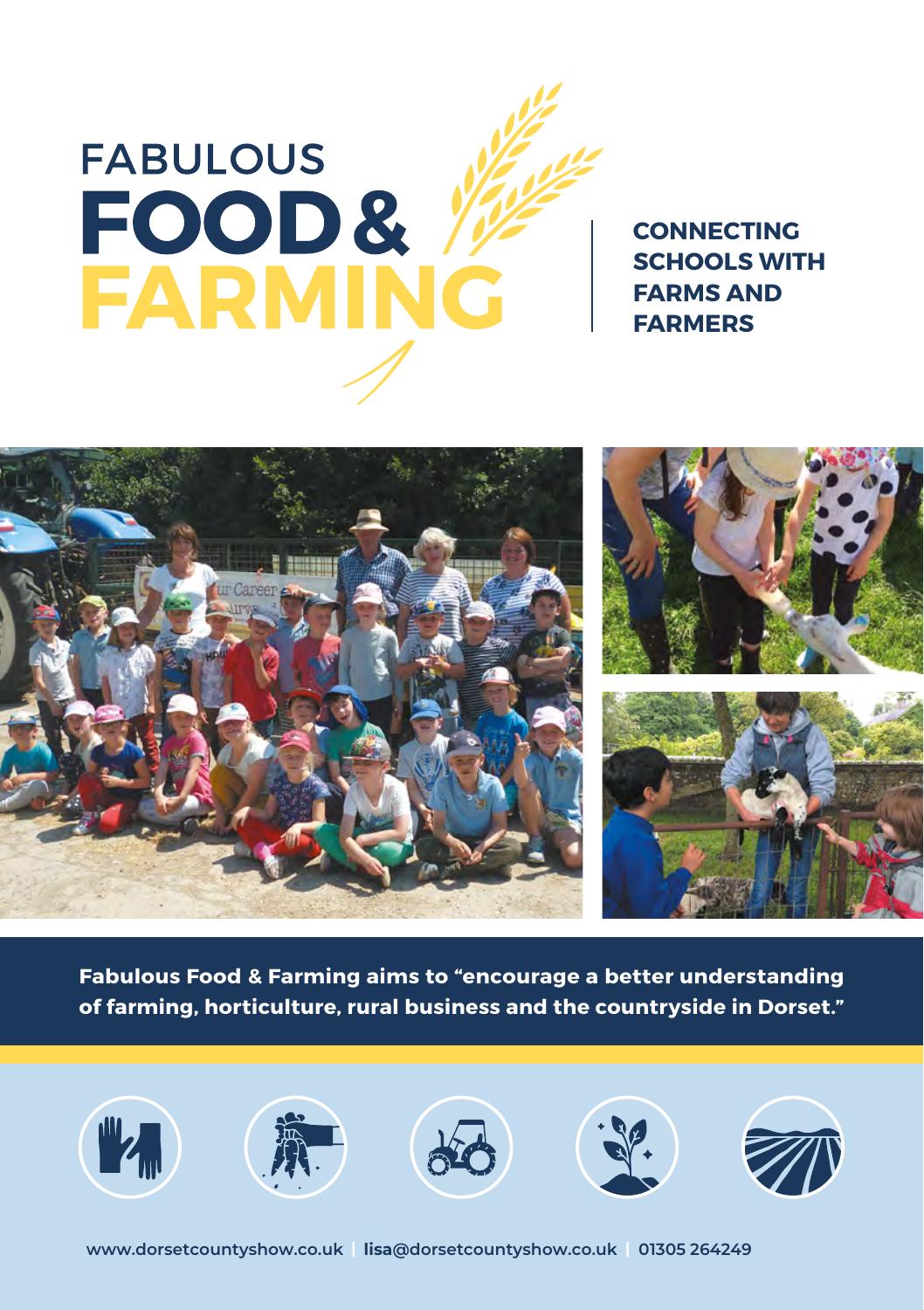## **A visit to a working farm will involve a wide variety of new experiences for both children and adults.**

Seeing agriculture and other rural businesses operating in front of them is a fantastic opportunity for students. **The natural link between the wide range of school subjects becomes clear**.

The new Ofsted Framework suggests that schools need to look at their curriculum design and development to ensure it **caters for all children, especially those that find it hard to learn through more traditional routes.**

If you can't make it out on to a farm then we can arrange for a farmer to visit you in school to talk in an assembly or to an individual class.

This can be a broad introduction to the farmer and their farm, or something more specific if you have a certain topic that you would like to cover. **Have you ever asked a child** 



# **where their food comes from?**

#### **Their response is often "the supermarket!"**

Getting children outdoors and letting them experience a real working farm will reconnect them with where food comes from, and will provide them with an enjoyable experience and lasting memories.

#### **Learning outside the classroom and visiting a real farm can provide...**

- **Transferable skills** e.g. organisational skills, communication and leadership skills
- **Unique experiences:** holding a chick, running through long grass and sitting in a tractor cab full of the latest technology
- **A direct, hands-on way to teach** children about many important topics including nutrition, food production, sustainability and conservation
- **Imaginative learning**
- **An opportunity for physical exercise**
- **A professional development opportunity for teachers** in gaining farming and countryside knowledge and experience of outdoor education
- **A link to a wide variety of curriculum subjects**
- **A different environment for learning** which is stimulating and versatile and open to all regardless of ability, prior knowledge or background

## **The Fund predominantly covers travel costs involved in getting schools on to local farms but also welcomes applications for capital projects.**

Grants are very simple to apply for - complete the form on our website. Please contact us to discuss your requirements.

**Web: www.dorsetcountyshow.co.uk Email: lisa@dorsetcountyshow.co.uk Tel: 01305 264249**

#### **We can help with:**

- An introduction to a host farm
- National Curriculum links
- **The State** Sources of health and safety guidance
	- Grants towards costs such as travelling





**If** I really enjoyed feeding the lambs and calves and watching the cows being milked."

**Lucy, Year 1, Puddletown First School**

the funding towards the transport. The trip has gone down with parents and children in being the best trip ever!"

**Edd Moore, Teacher at Damers First School**

**Thank you ever so much again for**